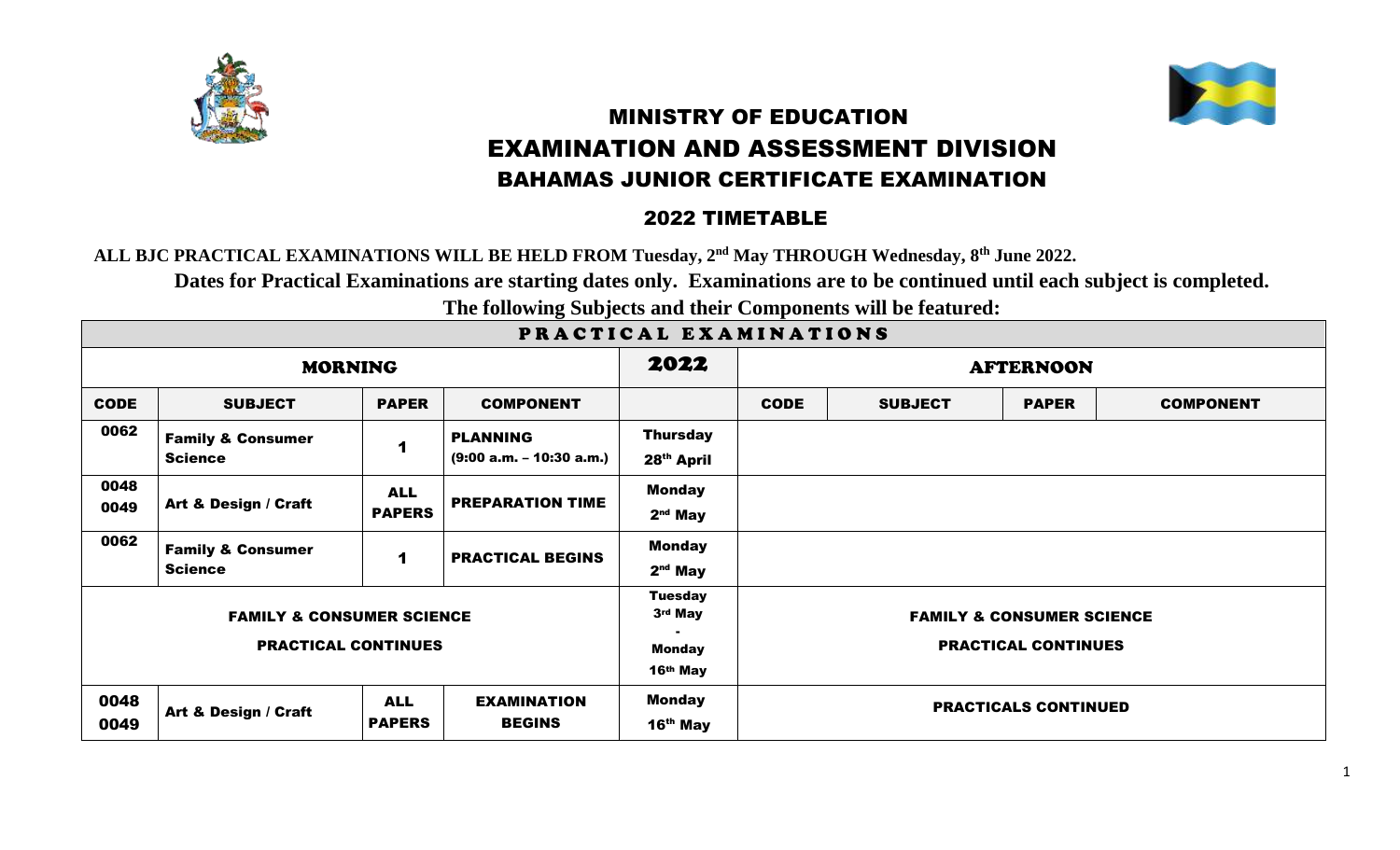| 0062                                                                                       | <b>Family &amp; Consumer</b><br><b>Tuesday</b><br><b>PRACTICAL BEGINS</b><br><b>PRACTICALS CONTINUED</b><br><b>Science</b><br>17 <sup>th</sup> May |  |  |  |  |  |  |  |  |
|--------------------------------------------------------------------------------------------|----------------------------------------------------------------------------------------------------------------------------------------------------|--|--|--|--|--|--|--|--|
| HOLIDAYS: LABOUR DAY - Friday, 3rd June 2022<br><b>WHIT MONDAY - Monday, 6th June 2022</b> |                                                                                                                                                    |  |  |  |  |  |  |  |  |
| <b>PRACTICAL EXAMINATIONS END-Wednesday, 8th June, 2022</b>                                |                                                                                                                                                    |  |  |  |  |  |  |  |  |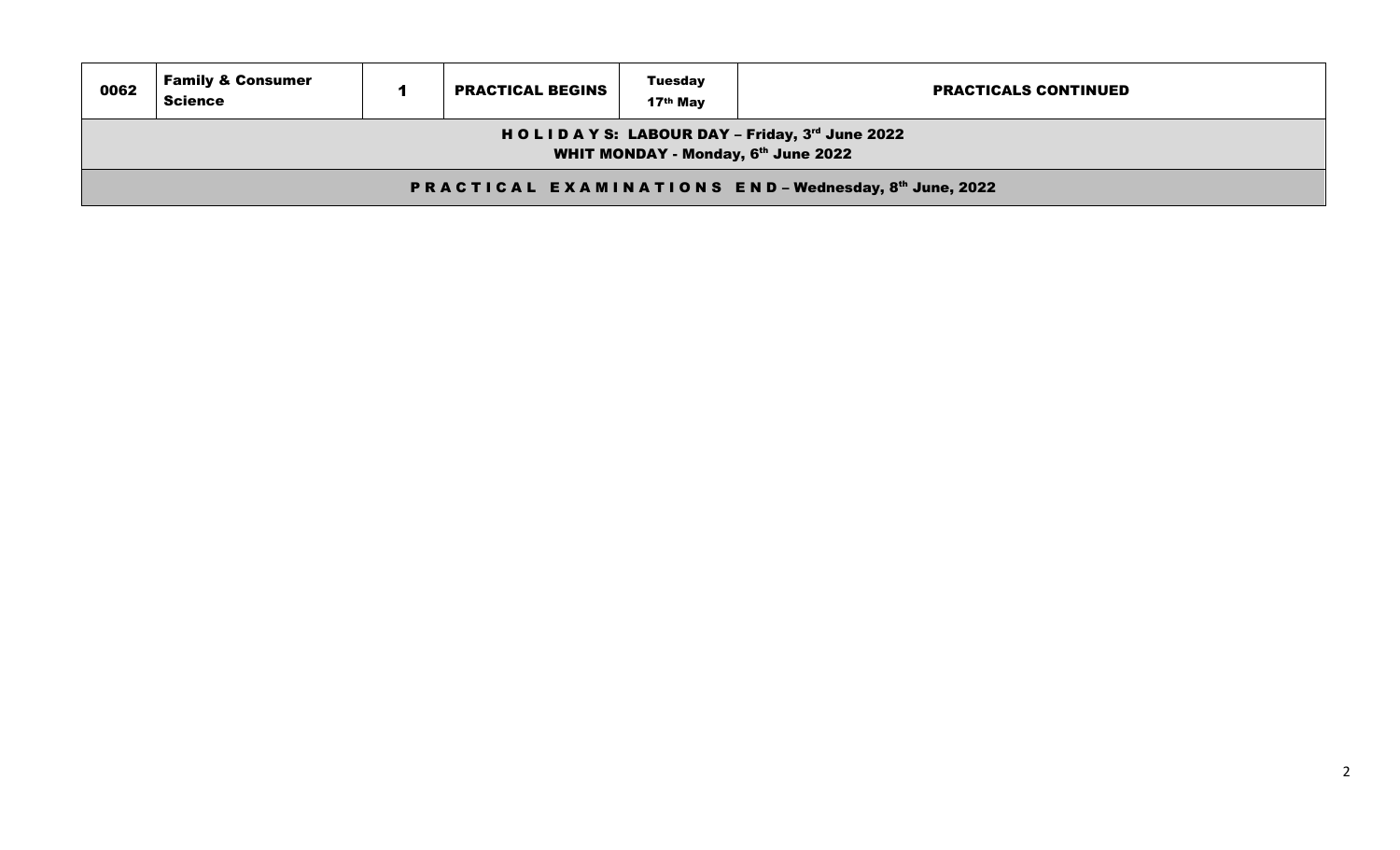| THEORY EXAMINATIONS |                            |              |                                                                                    |                                         |             |                                                |                             |                                                                                     |  |
|---------------------|----------------------------|--------------|------------------------------------------------------------------------------------|-----------------------------------------|-------------|------------------------------------------------|-----------------------------|-------------------------------------------------------------------------------------|--|
| <b>MORNING</b>      |                            |              | 2022                                                                               | <b>AFTERNOON</b>                        |             |                                                |                             |                                                                                     |  |
| <b>CODE</b>         | <b>SUBJECT</b>             | <b>PAPER</b> | <b>COMPONENT</b>                                                                   |                                         | <b>CODE</b> | <b>SUBJECT</b>                                 | <b>PAPER</b>                | <b>COMPONENT</b>                                                                    |  |
| 0042                | <b>English</b><br>Language | $\mathbf 1$  | <b>WRITING</b><br>$(9:00 a.m. - 10:30 a.m.)$                                       | <b>Thursday</b><br>9 <sup>th</sup> June | 0056        | <b>Religious Studies</b>                       | $\mathbf 1$                 | <b>ST. MARK'S/ST. LUKE'S</b><br><b>GOSPEL AND ACTS</b><br>$(1:00 p.m. - 3:00 p.m.)$ |  |
| 0042                | <b>English</b><br>Language | $\mathbf{2}$ | <b>LISTENING and READING</b><br><b>COMPREHENSION</b><br>$(9:00 a.m. - 11:30 a.m.)$ | <b>Friday</b><br>10th June              | 0065        | <b>Social Studies</b>                          | $\mathbf{2}$                | <b>STRUCTURED QUESTIONS</b><br>$(1:00 p.m. - 3:00 p.m.)$                            |  |
| 0044                | <b>Mathematics</b>         | $\mathbf 1$  | <b>SHORT ANSWERS</b><br>$(9:00 a.m. - 10:00a.m.)$                                  | <b>Monday</b><br>13th June              | 0047        | <b>General Science</b>                         | $\mathbf 1$<br>$\mathbf{2}$ | <b>MULTIPLE CHOICE</b><br>$(1:00 p.m. - 2:00 p.m.)$                                 |  |
| 0069                | <b>Literature</b>          | $\mathbf 1$  | <b>LITERARY APPRECIATION</b><br>$(10:30 a.m. - 11:30 a.m.)$                        |                                         |             |                                                |                             | <b>SHORT ANSWERS/</b><br><b>STRUCTURED QUESTIONS</b><br>$(2:15 p.m. - 3:15 p.m.)$   |  |
| 0069                | <b>Literature</b>          | $\mathbf{2}$ | <b>PRESCRIBED TEXTS</b><br>$(9:00 a.m. - 10:30 a.m.)$                              | <b>Tuesday</b><br>14th June             | 0062        | <b>Family &amp;</b><br><b>Consumer Science</b> | $\mathbf{2}$                |                                                                                     |  |
| 0071                | <b>Spanish</b>             | $\mathbf 1$  | <b>LISTENING</b><br>Approx. 30 mins.<br>$(10:45 a.m. - 11:15 a.m.)$                |                                         |             |                                                |                             | THEORY/<br><b>STRUCTURED QUESTIONS</b><br>$(1:00 p.m. - 2:30 p.m.)$                 |  |
| 0073                | <b>French</b>              | $\mathbf 1$  | <b>LISTENING</b><br>Approx. 30 mins.<br>$(11:30 a.m. - 12 noon)$                   |                                         |             |                                                |                             |                                                                                     |  |